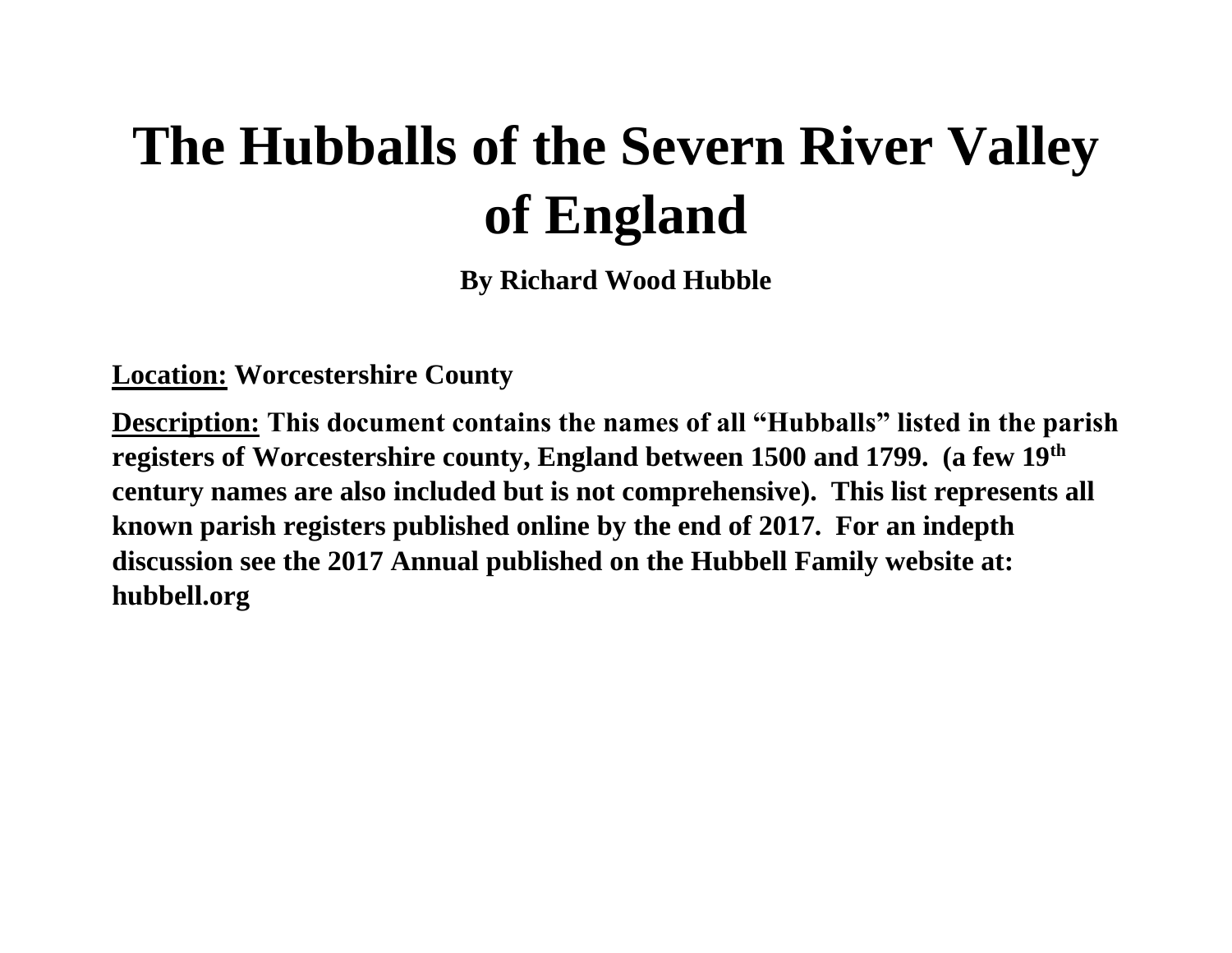# **Worcestershire County Parish Records**

Source Key:<br> $[1]$  = www.melocki.org.uk

 $[2]$  = Harolds notes at the Center-see R-series of docs HT = Hathitrust.org

[3] = http://www.freereg.org.uk/search\_records/ [Int] = internet (family search)

[4] = http://www.wolverhamptonhistory.org.uk/resources/indexes NBI = National Burial Index

http://search.findmypast.co.uk/results/world-records/shropshire-burials?lastname=hubbold&o=eventyear&d=asc

[d] = family search through Dusty docs

 $[ar]$  = family search database using archersoftware.co.uk codes

# **Name of Parish**

| . .<br>name<br>name<br>Fırst<br>Las' | $\mathbf{r}$<br>Birth | $\overline{\phantom{a}}$<br><b>Baptism</b> | Burial | Denomina- | Marriage | spouse'        | Spouse's  | Father'.   | <b>Place</b> | source     |
|--------------------------------------|-----------------------|--------------------------------------------|--------|-----------|----------|----------------|-----------|------------|--------------|------------|
|                                      | vear                  | vear                                       | vear   | tıon      | vear     | `name<br>tırst | last name | first name | (Parish)     | data<br>Оt |

#### **Abberley parish 1558-1875**

| $         -$ | ----------- | . |  |                |         |       |          |    |
|--------------|-------------|---|--|----------------|---------|-------|----------|----|
| Sarah        | Hubbal      |   |  | .<br>76.<br>., | I homas | Bunce | Abberley | ar |
|              |             |   |  |                |         |       |          |    |

#### **Alvechurch parish, Worcester**

| <b>200</b><br>Rosanna | Hubble |  |  | 1 L<br>$\sim$ | $-7.11$<br>ш<br>ιm | ⊾ ta<br>ou. |  | .<br>на |
|-----------------------|--------|--|--|---------------|--------------------|-------------|--|---------|
|                       |        |  |  |               |                    |             |  |         |

#### **Astley parish**

| <b>Henry</b> | .<br>$-$<br>Hubbald |           |  | 11EQ<br>$\Omega$<br>O/4<br>$-111$ | $\sim$<br>±lızabeth | Dalley |         | ar' |
|--------------|---------------------|-----------|--|-----------------------------------|---------------------|--------|---------|-----|
| Ruth         | Hubbal              | 3/20/1698 |  |                                   |                     |        | Richard | ar' |

#### **Belbroughton parish, Kidderminster**

| John            | Hubbal  |            |            |           | 5/10/1729  | Margret | Froth? Sheth? |                  | $\lceil ar \rceil$ |
|-----------------|---------|------------|------------|-----------|------------|---------|---------------|------------------|--------------------|
| Hannah          | Hubbul  |            | 6/15/1766  |           |            |         |               | Richard & Sarah  | [ar]               |
| Hannah          | Hubball |            | 12/2/1770  | 8/24/1771 |            |         |               | Richard & Mary   | [ar]               |
| William         | Hubbald | 8/19/1800  | 8/24/1800  |           |            |         |               | Richard & Martha | [ar]               |
| Elizabeth       | Hubbard |            | 1/24/1802  |           |            |         |               | Richard & Martha | [ar]               |
| Sarah           | Hubball | 11/12/1805 | 12/29/1805 |           |            |         |               | Richard & Martha | [ar]               |
| William         | Hubball |            |            |           | 12/12/1822 | Sarah   | Innfield      |                  | [ar]               |
| Anne            | Hubbald |            | 11/9/1823  |           |            |         |               | William & Sarah  | [ar]               |
| Richard         | Hubbald |            | 2/19/1826  |           |            |         |               | William & Sarah  | [ar]               |
| William         | Hubbald |            | 3/23/1828  |           |            |         |               | William & Sarah  | $\lceil ar \rceil$ |
| David           | Hubball |            | 11/21/1830 |           |            |         |               | William & Sarah  | [ar]               |
| George          | Hubbard |            | 12/25/1833 |           |            |         |               | William & Sarah  | [ar]               |
| Thomas          | Hubball |            | 2/26/1837  |           |            |         |               | William & Sarah  | [ar]               |
| Thomas          | Hubball |            |            |           | 12/5/1858  | Mary    | Seabourn      |                  | [ar]               |
| George          | Hubball |            | 3/1859     |           |            |         |               | Thomas & Mary    | [ar]               |
| David           | Hubball |            | 5/6/1861   | 5/22/1861 |            |         |               | Thomas & Mary    | [ar]               |
| Alice           | Hubball |            | 11/9/1862  |           |            |         |               | Thomas & Mary    | [ar]               |
| Walter          | Hubball |            | 8/7/1864   | 2/8/1865  |            |         |               | Thomas & Mary    | [ar]               |
| FredericWilliam |         | Hubball    | 2/17/1867  |           |            |         |               | Thomas & Mary    | [ar]               |
| Emily           | Hubbell |            | 9/12/1869  |           |            |         |               | Thomas & Mary    | [ar]               |
| Julia           | Hubball |            | 6/1/1873   |           |            |         |               | Thomas & Mary    | [ar]               |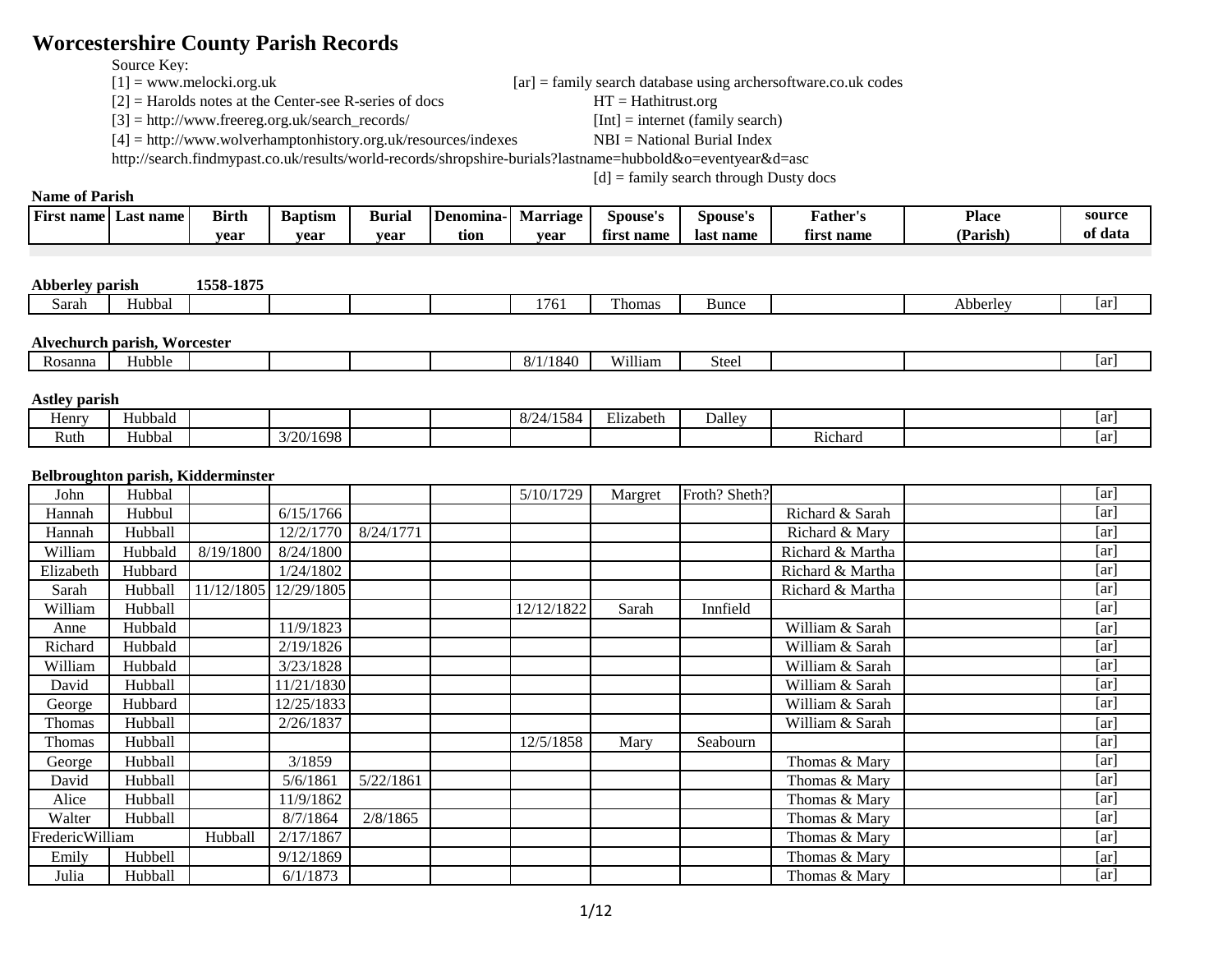| --<br>First name | Last name | <b>Birth</b> | <b>Baptism</b> | <b>Buria</b> | <b>Denomina</b> | rıage<br>Mai | Spouse's    | Spouse's  | r'ather'        | <b>Place</b> | source  |
|------------------|-----------|--------------|----------------|--------------|-----------------|--------------|-------------|-----------|-----------------|--------------|---------|
|                  |           | vear         | vear           | vear         | tion            | vear         | name<br>tır | last name | t name<br>tırs. | (Parish)     | of data |

# **Broome parish, Worcester, Stafford**

| Mary | Hubbal |                                                           |  | 1471772<br>762<br>$\cdot$ | Benjamin | Boughton    | $- -$<br>w orc<br>Broom, | 1ar |
|------|--------|-----------------------------------------------------------|--|---------------------------|----------|-------------|--------------------------|-----|
| John | Hubbal | . <del>.</del> .<br>Huball <sup>\</sup><br>lalso spelled. |  | /29/1765                  | Phebe    | –<br>Rogers |                          | 1ar |

### **Bromsgrove parish, Worcester and Stafford**

| James     | Hubball | 5/5/1760   |            |            |           |        | mother: Elizabeth     | Worcester  | [ar]              |
|-----------|---------|------------|------------|------------|-----------|--------|-----------------------|------------|-------------------|
| Stephen   | Hubball | 6/1/1766   |            |            |           |        | Stephen & Sarah       | Worcester  | [ar]              |
| Ann       | Hubball | 6/24/1768  | 3/2/1770   |            |           |        | Stephen & Sarah       | Worcester  | [ar]              |
| Ann       | Hubball | 8/4/1770   | 4/1/1771   |            |           |        | Stephen & Sarah       | Worcester  | [ar]              |
| John      | Hubbal  | 1/5/1775   |            |            |           |        | Stephen & Susa.       | Worcester  | [ar]              |
| Thos      | Hubball | 7/26/1775  |            |            |           |        | Thos & Ann            | Worcester  | [ar]              |
| Joseph    | Hubball | 3/4/1778   |            |            |           |        | Stephen & Susannah    | Worcester  | [ar]              |
| Rebecca   | Hubhall | 12/27/1779 |            |            |           |        | Stephen & Susannah    | Worcester  | [ar]              |
| Rebecca   | Hubbate | 12/27/1779 |            |            |           |        | Thomas & Susannah     | Worcester  | [ar]              |
| Sarah     | Hubball | 12/28/1779 |            |            |           |        | Thomas & Ann          | Worcester  | [ar]              |
| William   | Hubbutt | 1/11/1782  |            |            |           |        | Stephen & Mary        | Worcester  | [ar]              |
| Ann       | Hubball | 3/19/1783  |            |            |           |        | Stephen & Susannah    | Worcester  | $\overline{[ar]}$ |
| Benjamin  | Hubbald | 4/21/1783  |            |            |           |        | Thomas & Hannah       | Worcester  | [ar]              |
| Benjn     | Hubball |            | 1/7/1784   |            |           |        |                       | Worcester  | [ar]              |
| Thomas    | Hubball |            | 6/2/1784   |            |           |        |                       | Worcester  | [ar]              |
| John      | Hubball |            | 2/4/1786   |            |           |        | Steph & Susannah      | Worcester  | [ar]              |
| Joseph    | Hubball |            | 8/31/1789  |            |           |        |                       | Worcester  | [ar]              |
| Joseph    | Hubball | 4/24/1789  |            |            |           |        | mother: Elizabeth     | Stafford   | [ar]              |
| Elizabeth | Hubbale |            |            | 5/14/1789  | Charles   | Wright |                       | Stafford   | [ar]              |
| Susannah  | Hubball |            | 8/31/1789  |            |           |        | Joseph & Mary         | Stafford   | [ar]              |
| Mary      | Hubball | 9/19/1792  |            |            |           |        | Joseph & Mary         | Worcester  | [ar]              |
| William   | Hubball | 9/19/1792  |            |            |           |        | Joseph & Mary         | Worcester  | [ar]              |
| Thomas    | Hubball |            | 10/10/1792 |            |           |        | Stephen               | Worcester  | [ar]              |
| Susannah  | Hubball | 1/16/1793  |            |            |           |        | mother: Hannah        | Worcester  | [ar]              |
| Catharine | Hubball | 7/27/1794  |            |            |           |        | Josh & Mary           | Worcester  | [ar]              |
| Elizth    | Hubball | 1/25/1797  |            |            |           |        | Joseph & Mary         | Worcester  | [ar]              |
| Thomas    | Hubball |            | 9/12/1797  |            |           |        | John & Mary           | Worcester  | [ar]              |
| Mary      | Hubball |            | 9/21/1801  |            |           |        | Stephen & Mary        | Worcester  | [ar]              |
| James     | Hubball | 3/25/1804  |            |            |           |        | Jno & Mary            | Worcester  | [ar]              |
| Joseph    | Hubball | 6/26/1808  |            |            |           |        | Stephen & Mary        | Worcester  | [ar]              |
| Elizth    | Hubball | 12/25/1808 |            |            |           |        | John & Ann            | Worcester  | [ar]              |
| Maria     | Hubbell | 11/22/1826 |            |            |           |        | mother: Maria Hubbell |            | [ar]              |
| William   | Hubball |            |            | 10/28/1827 | Elizabeth | Heynes |                       | Worcester  | [ar]              |
| Henry     | Hubball | 7/13/1831  |            |            |           |        | James & Margaret      | Aloechurch | [ar]              |
| Mary      | Hubball | 9/14/1831  |            |            |           |        | William & Elizabeth   | Aloechurch | [ar]              |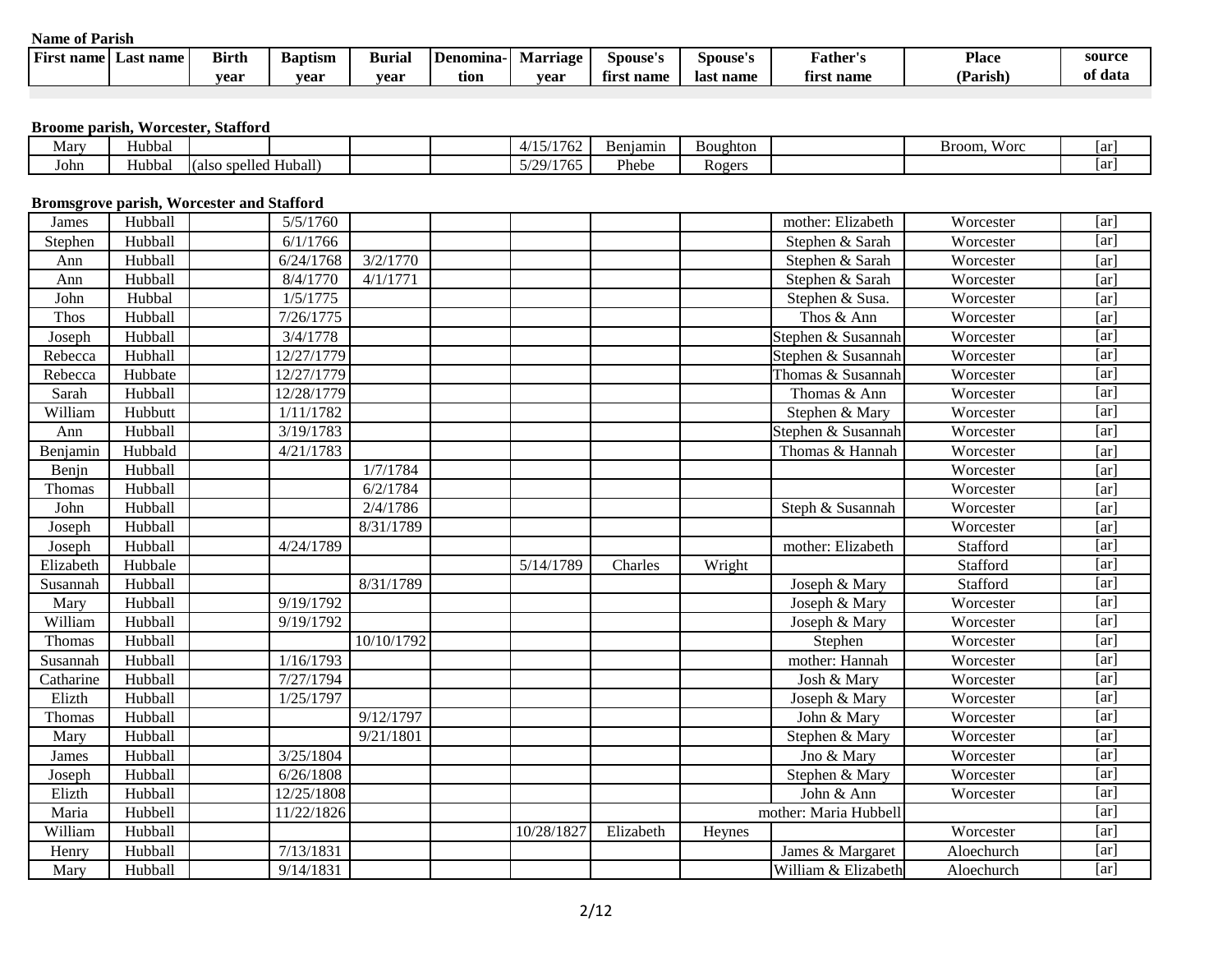| <b>First name</b> Last name |         | <b>Birth</b>                                    | <b>Baptism</b>                   | <b>Burial</b> | Denomina-      | <b>Marriage</b> | Spouse's   | Spouse's  | <b>Father's</b>     | <b>Place</b>                    | source                |
|-----------------------------|---------|-------------------------------------------------|----------------------------------|---------------|----------------|-----------------|------------|-----------|---------------------|---------------------------------|-----------------------|
|                             |         | vear                                            | year                             | vear          | tion           | vear            | first name | last name | first name          | (Parish)                        | of data               |
| Elizabeth                   | Hubball |                                                 | 10/2/1833                        |               |                |                 |            |           | William & Mary      |                                 | [ar]                  |
| Mary                        | Hubball |                                                 |                                  | 6/5/1833      |                |                 |            |           |                     |                                 | [ar]                  |
| Mary                        | Hubball |                                                 |                                  | 6/12/1835     |                |                 |            |           |                     | Worcester                       | [ar]                  |
|                             |         |                                                 | many more listings for the 1800s |               | <b>IO38884</b> | <b>IO38885</b>  |            |           |                     |                                 |                       |
|                             |         | <b>Chaddesley Corbett parish, Kidderminster</b> |                                  |               |                |                 |            |           |                     | * Chaddesley Corbett, Worcester |                       |
| Mary                        | Hubbald | 8/10/1700                                       |                                  |               |                |                 |            |           | Thomas & Elizabeth  | CC, Worc*                       | [ar]                  |
| Ann                         | Hubball |                                                 | 11/16/1701 11/16/1701            |               |                |                 |            |           | Thomas & Elizabeth  | CC, Wore*                       | [ar]                  |
| John                        | Hubball | 5/30/1703                                       | 6/6/1703                         |               |                |                 |            |           | Thomas & Elizabeth  | CC, Worc*                       | [ar]                  |
| Stephen                     | Hubball | 9/19/1705                                       | 9/29/1705                        |               |                |                 |            |           | Thomas & Elizabeth  | CC, Worc*                       | $\overline{[ar]}$     |
| Thos                        | Hubbal  |                                                 |                                  | 5/27/1729     |                |                 |            |           |                     | CC, Kidd.                       | [ar]                  |
| John                        | Hubbald |                                                 |                                  |               |                | 9/26/1756       | Anne       | Bennet    |                     | CC, Worc*                       | $\overline{[ar]}$     |
| Linus                       | Hubble  | 2/16/1823                                       | 2/23/1823                        |               |                |                 |            |           | Stephen & Mary      | Roman Cathol.                   | [ar]                  |
| <b>Clent</b> parish         |         | 1538-1973                                       |                                  |               |                |                 |            |           |                     |                                 |                       |
| An                          | Hubball |                                                 | 12/22/1695                       |               |                |                 |            |           | Ri & An Hubball     | Clent parish                    | $[d]$ [ar]            |
| William                     | Hubball |                                                 | 3/6/1697                         |               |                |                 |            |           | Ri & Ann Hubball    | Clent parish                    | $\overline{[d]}$ [ar] |
| Jane                        | Hubball |                                                 | 9/12/1701                        |               |                |                 |            |           | William & Margery   | Clent parish                    | $[d]$ [ar]            |
| Elizabeth                   | Hubbal  |                                                 | 4/12/1729                        |               |                |                 |            |           | William & Elizabeth | Clent parish                    | $[d]$ [ar]            |
| Ann                         | Hubbal  |                                                 | $\sqrt{6}/29/1732$               |               |                |                 |            |           | William & Elizabeth | Clent parish                    | $[d]$ [ar]            |
| Mary                        | Hubbal  |                                                 | 10/25/1734                       |               |                |                 |            |           | William & Elizabeth | Clent parish                    | $[d]$ [ar]            |
| Hesther                     | Hubbal  |                                                 | 10/17/1736                       |               |                |                 |            |           | William & Elizabeth | Clent parish                    | $[d]$ [ar]            |
| Sarah                       | Hubbal  |                                                 | 10/1739                          |               |                |                 |            |           | William & Elizabeth | Clent parish                    | $[d]$ [ar]            |
| Margaret                    | Hubbal  |                                                 |                                  |               |                | 11/7/1731       | John       | Tanner    |                     | Clent parish                    | $[d]$ [ar]            |
| Ester                       | Hubbal  |                                                 |                                  |               |                | 7/17/1763       | Thomas     | Pryn      |                     | Clent parish                    | $[d]$ [ar]            |
| William                     | Hubball |                                                 | 1/5/1772                         |               |                |                 |            |           | John & Phobe        | Stafford                        | [ar]                  |
| Sarah Page                  | Hubball |                                                 | 4/15/1783                        |               |                |                 |            |           | John & Phoebe       | Clent parish                    | $[d]$ [ar]            |
| Sarah Page                  | Hubball |                                                 |                                  |               |                | 7/28/1806       | Joseph     | Coley     |                     | Clent parish                    | $[d]$ [ar]            |
| Ann                         | Hubball |                                                 | 5/10/1785                        |               |                |                 |            |           | John & Phoebe       | Clent parish                    | $[d]$ [ar]            |
| James                       | Hubball |                                                 |                                  |               |                | 6/24/1785       | Hannah     | Parkes    |                     | Clent parish                    | $[d]$ [ar]            |
| Mary                        | Hubball |                                                 |                                  |               |                | 1800            | William    | Stringer  |                     | Clent parish                    | $[d]$ [ar]            |
| Ann                         | Hubball |                                                 | 10/30/1803                       |               |                |                 |            |           | Richard & Martha    | Clent parish                    | $[d]$ [ar]            |
| Samuel                      | Hubball |                                                 |                                  |               |                | 9/22/1844       | Sophia     | Atwood    | John                | Clent parish                    | $[d]$ [ar]            |
| Emma                        | Hubball |                                                 |                                  |               |                | 12/31/1826      | Joseph     | Weston    |                     | Clent parish                    | $[d]$ [ar]            |
| Mary                        | Hubball |                                                 |                                  |               |                | 7/24/1814       | Henry      | Howes     |                     | staffordshire                   | $[d]$ [ar]            |
| John                        | Hubball |                                                 |                                  |               |                | 7/6/1828        | Hannah     | Dayne     |                     | Clent parish                    | $[d]$ [ar]            |
| Charles T.                  | Hubball | 1883                                            |                                  |               |                | 1910            | Lucy Jane  | Parry     | George              | Clent parish                    | $[d]$ [ar]            |
| <b>Charles Thomas</b>       |         |                                                 |                                  |               |                |                 |            |           |                     |                                 |                       |

# 3/12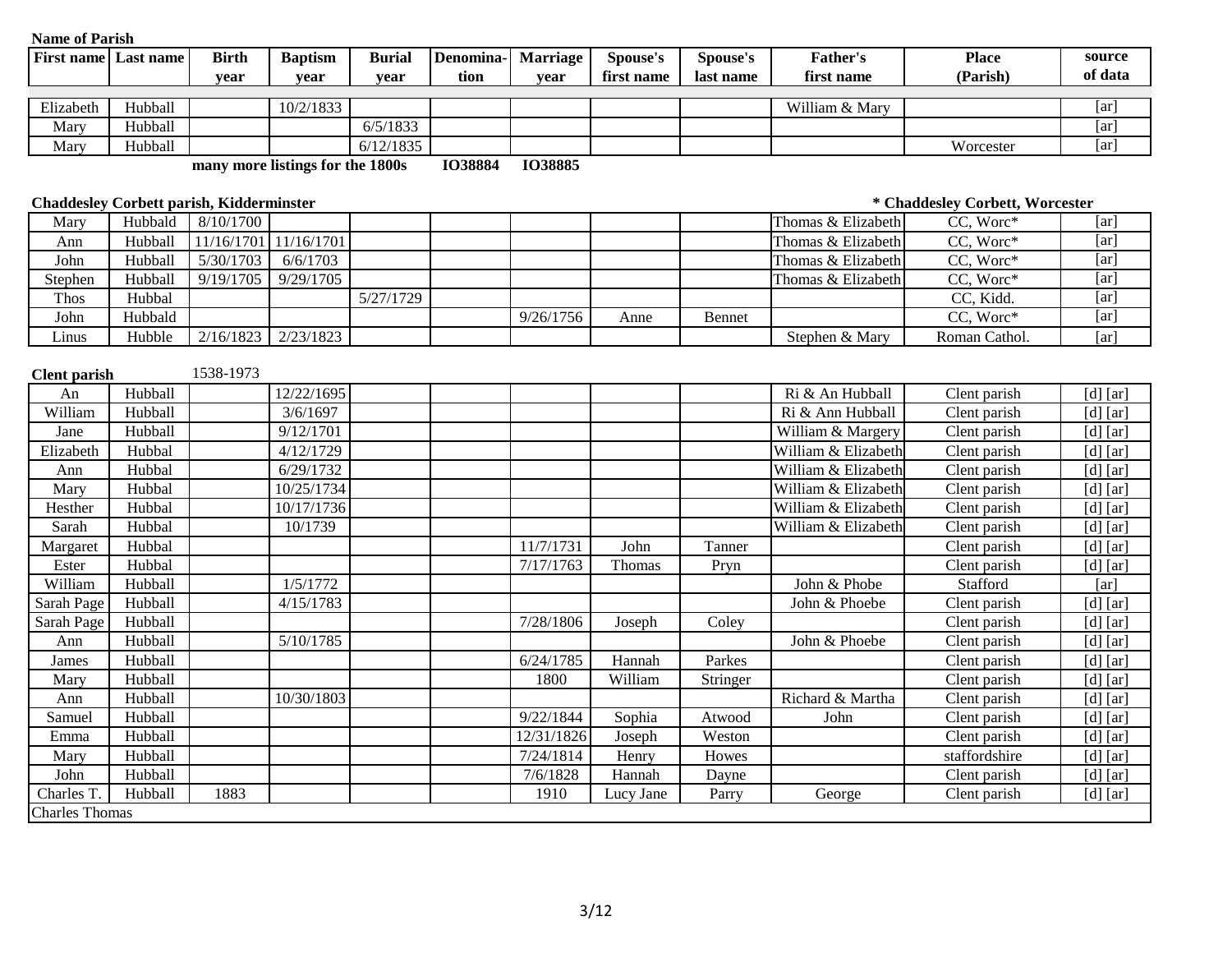| <b>Name of Parish</b> |                                         |              |                |               |           |                 |                 |                 |                   |                        |                    |
|-----------------------|-----------------------------------------|--------------|----------------|---------------|-----------|-----------------|-----------------|-----------------|-------------------|------------------------|--------------------|
| <b>First name</b>     | Last name                               | <b>Birth</b> | <b>Baptism</b> | <b>Burial</b> | Denomina- | <b>Marriage</b> | Spouse's        | <b>Spouse's</b> | Father's          | <b>Place</b>           | source             |
|                       |                                         | year         | year           | year          | tion      | year            | first name      | last name       | first name        | (Parish)               | of data            |
|                       |                                         |              |                |               |           |                 |                 |                 |                   |                        |                    |
| <b>Cradley parish</b> |                                         |              |                |               |           |                 |                 |                 |                   |                        |                    |
| Sarah Jane            | Hubble                                  |              | 9/26/1860      |               |           |                 |                 |                 | Henry & Jane      |                        | [ar]               |
| John                  | Hubble                                  |              | 7/2/1862       |               |           |                 |                 |                 | William & Harriet |                        | [ar]               |
| Emma                  | Hubble                                  |              | 7/2/1862       |               |           |                 |                 |                 | William & Harriet |                        | [ar]               |
| William               | Hubble                                  |              | 7/2/1862       |               |           |                 |                 |                 | William & Harriet |                        | [ar]               |
|                       | Dudley parish, Kidderminster, Worcester |              |                |               |           |                 |                 |                 |                   | (1) from family search |                    |
| Joan                  | Hobache                                 |              | 9/1541         |               |           |                 |                 |                 | Jhon              | St Edmund              | [ar]               |
| Elyzabeth             | Hubbal                                  |              | 7/1637         |               |           |                 |                 |                 | Richard & Elner   | St Thomas              | $\lceil ar \rceil$ |
| Tho.                  | Hobal                                   |              | 3/21/1651      |               |           |                 |                 |                 | Rich. & Elnor     | St Thomas              | $\lceil ar \rceil$ |
| John                  | Huball                                  |              |                |               |           | 6/1656          | Hanna           | Tiler           |                   | St Thomas              | [ar]               |
| Mary                  | Hubball                                 |              | 11/15/1657     |               |           |                 |                 |                 | John & Hana       | <b>St Thomas</b>       | [ar]               |
| Margaret              | Hubball                                 |              | 3/24/1660      |               |           |                 |                 |                 | John & Hannah     | <b>St Thomas</b>       | [ar]               |
| John                  | Hubball                                 |              | 9/18/1664      |               |           |                 |                 |                 | John & Hannah     | <b>St Thomas</b>       | [ar]               |
| Thomas                | Hubball                                 |              | 10/28/1666     |               |           |                 |                 |                 | John              | <b>St Thomas</b>       | [ar]               |
| Elinor                | Huberd                                  |              | 1/23/1669      |               |           |                 |                 |                 | John              | <b>St Thomas</b>       | [ar]               |
| Rich.                 | Hobol                                   |              | 9/23/1672      |               |           |                 |                 |                 | John              | <b>St Thomas</b>       | [ar]               |
| Hanna                 | Hubbould                                |              | 3/10/1675      |               |           |                 |                 |                 | John & Hanna      | <b>St Thomas</b>       | [ar]               |
| William               | Hubbald                                 |              | 10/13/1677     | 7/7/1678      |           |                 |                 |                 | William & Mary    | St Thomas              | [ar]               |
| Richard               | Hubbald                                 |              | 6/14/1679      |               |           |                 |                 |                 | William           | St Thomas              | $\{ar\}$           |
| William               | Hubbald                                 |              | 1/7/1680       |               |           |                 |                 |                 | John & Mary       | St Thomas              | [ar]               |
| Edward                | Hubbald                                 |              | 8/7/1683       |               |           |                 |                 |                 | John & Mary       | <b>St Thomas</b>       | $[1]$ , $[ar]$     |
| Elizabeth             | Hubbald                                 |              | 11/9/1684      |               |           |                 |                 |                 | William           | <b>St Thomas</b>       | [ar]               |
| Elinor                | Hubbald                                 |              |                |               |           | 10/8/1688       | Thomas          | Dankes          |                   | <b>St Thomas</b>       | [ar]               |
| John                  | Hubbold                                 |              | 4/29/1689      |               |           |                 |                 |                 | William           | <b>St Thomas</b>       | [ar]               |
| William               | Huball                                  |              | 12/4/1692      |               |           |                 |                 |                 | Will              | St Thomas              | [ar]               |
| Mary                  | Hubball                                 |              | 11/22/1696     |               |           |                 |                 |                 | Will & Mary       | St Thomas              | [ar]               |
| Richard               | Huball                                  |              | 4/1708         |               |           |                 |                 |                 | William & Sarah   | <b>St Thomas</b>       | [ar]               |
| Elizabeth             | Hubball                                 |              |                |               |           | 5/24/1708       | John            | Woodall         |                   | <b>St Thomas</b>       | [ar]               |
| Edward                | Huball                                  |              |                |               |           | 9/21/1709       | <b>Barbarah</b> | Steevonstone    |                   | <b>St Thomas</b>       | [ar]               |
| Hannah                | Hubball                                 |              | 3/15/1729      |               |           |                 |                 |                 | John & Elizabeth  | worcester              | $\lceil ar \rceil$ |
| Hanah                 | Hubball                                 |              | 5/12/1745      |               |           |                 |                 |                 | John & Mary       | stafford               | [ar]               |
| Samuel                | Hubball                                 |              | 5/26/1745      |               |           |                 |                 |                 | Richard & Alice   | stafford               | [ar]               |
| Barberry              | Hubball                                 |              |                | 4/2/1748      |           |                 |                 |                 |                   |                        | [ar]               |
| Edwd                  | Hubball                                 |              |                |               |           | 5/29/1748       | Hannah          | Fellow          |                   |                        | [ar]               |
| Wm                    | Hubball                                 |              |                | 6/15/1749     |           |                 |                 |                 |                   | stafford               | [ar]               |
| Richard               | Hubball                                 |              |                | 11/23/1749    |           |                 |                 |                 |                   | stafford               | [ar]               |
| Sarah                 | Hubbat                                  |              |                | 4/10/1749     |           |                 |                 |                 |                   | stafford               | [ar]               |
| Mary                  | Hubbat                                  |              | 12/15/1751     |               |           |                 |                 |                 | Edward & ?        |                        | [ar]               |
| Sarah                 | Hubbal                                  |              |                | 2/8/1755      |           |                 |                 |                 | Edwd & Ann        | Stafford               | [ar]               |
| Alice                 | Hubbal                                  |              |                |               |           | 3/30/1761       | Edward          | Hollis          |                   | St Thomas              | [ar]               |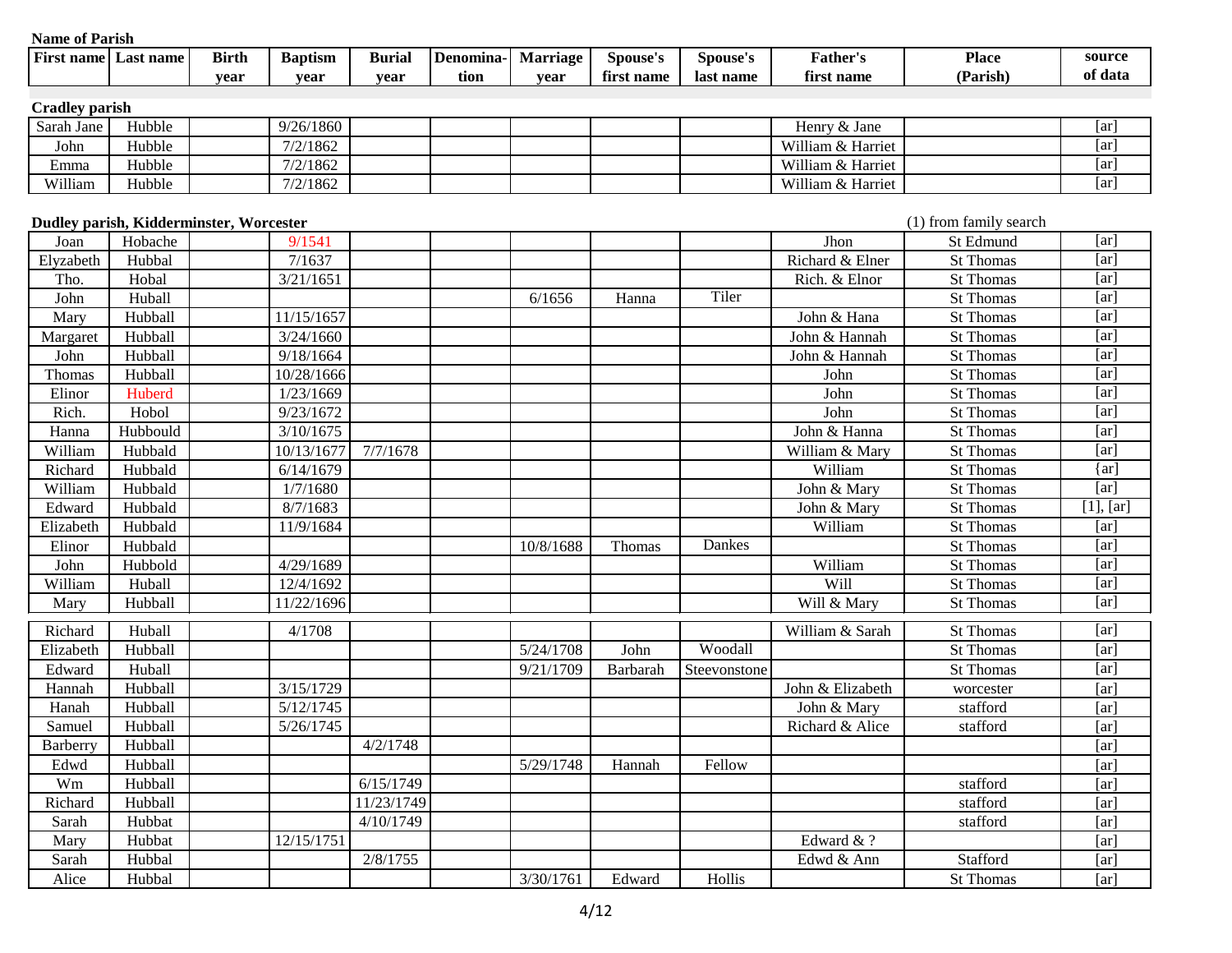| <b>Name of Parish</b> |           |              |                        |               |           |                 |            |                |                  |                  |                    |
|-----------------------|-----------|--------------|------------------------|---------------|-----------|-----------------|------------|----------------|------------------|------------------|--------------------|
| <b>First name</b>     | Last name | <b>Birth</b> | <b>Baptism</b>         | <b>Burial</b> | Denomina- | <b>Marriage</b> | Spouse's   | Spouse's       | <b>Father's</b>  | <b>Place</b>     | source             |
|                       |           | year         | year                   | year          | tion      | year            | first name | last name      | first name       | (Parish)         | of data            |
|                       |           |              |                        |               |           |                 |            |                |                  |                  |                    |
| Ann                   | Hubball   |              | 2/19/1762              |               |           |                 |            |                | Richard & Mary   |                  | $\lceil ar \rceil$ |
| Mary                  | Hubball   |              | 6/27/1762              |               |           |                 |            |                | Edward & Fran    |                  | $\lceil ar \rceil$ |
| Wm                    | Hubball   |              |                        |               |           | 8/9/1762        | Han.       | Smith          |                  |                  | [ar]               |
| Eliz.                 | Hubball   |              |                        | 5/15/1762     |           |                 |            |                | John & Ann       |                  | [ar]               |
| Benj                  | Hubbal    |              | 1/16/1763              |               |           |                 |            |                | Tho & Ann        | worcester        | [ar]               |
| Eliz.                 | Hubbal    |              | 2/17/1765              |               |           |                 |            |                | Edward & Ann     |                  | [ar]               |
| Francis               | Hubbal    |              |                        |               |           | 6/30/1765       | Charles    | Hampton        |                  | St Thomas        | [ar]               |
| Hannah                | Hubball   |              | 9/13/1767              |               |           |                 |            |                | Edward & Hannah  | <b>St Thomas</b> | [ar]               |
| Benjamin              | Hubball   |              | 10/1/1769              |               |           |                 |            |                | Edward & Hannah  | <b>St Thomas</b> | [ar]               |
| Joseph                | Hubball   |              | 10/1/1769              |               |           |                 |            |                | Edward & Hannah  | <b>St Thomas</b> | [ar]               |
| Hannah                | Hubball   |              |                        |               |           | 12/28/1769      | Joseph     | Webb           |                  | <b>St Thomas</b> | [ar]               |
| Elizabeth             | Hubball   |              | 6/19/1771              |               |           |                 |            |                | William & Hannah | <b>St Thomas</b> | [ar]               |
| Jenne                 | Hubball   |              | 3/1/1772               |               |           |                 |            |                | Edward & Han.    | Stafford         | [ar]               |
| Jane                  | Hubball   |              |                        |               |           | 4/20/1772       | Wm         | Littley        |                  | Stafford         | [ar]               |
| Benj'                 | Hubbat    |              |                        | 6/22/1772     |           |                 |            |                | Edw'd & Han'     | stafford         | [ar]               |
| Thomas                | Hubball   |              | 11/30/1773             |               |           |                 |            |                | Edward & Ruth    | <b>St Thomas</b> | $\lceil ar \rceil$ |
| Rebecca               | Hubball   |              |                        |               |           | 6/5/1774        | Edward     | Ditheridge     |                  | <b>St Thomas</b> | [ar]               |
| Phebe                 | Hubball   |              | 7/9/1775               |               |           |                 |            |                | William & Hannah | <b>St Thomas</b> | [ar]               |
| Joseph                | Hubball   |              | 4/19/1778 or 6/26/1773 | 1/11/1978     |           |                 |            |                | Willm & Hannah   | <b>St Thomas</b> | [ar]               |
| Sarah                 | Hubball   |              |                        |               |           | 4/20/1778       | William    | Harvey         |                  |                  | [ar]               |
| Phebe                 | Hubbal    |              | 9/3/1780               |               |           |                 |            |                | William & Hannah |                  | [ar]               |
| Hannah                | Hubball   |              | 3/30/1783              |               |           |                 |            |                | William & Hannah | <b>St Thomas</b> | [ar]               |
| Mary                  | Huball    |              |                        |               |           | 5/11/1783       | Sanuel     | <b>Timmins</b> |                  | <b>St Thomas</b> | [ar]               |
| Thomas                | Hubball   |              | 2/8/1785               |               |           |                 |            |                | Luke & Mary      | <b>St Thomas</b> | [ar]               |
| Jane                  | Hubball   |              |                        |               |           | 3/2/1801        | Joseph     | Jones          |                  | <b>St Thomas</b> | [ar]               |
| William               | Hubbel    | 7/26         | 12/24/1854             |               |           |                 |            |                | Edwin & Eliza    | <b>St Thomas</b> | [ar]               |

multiple Hubball listing in the 1800s for St Edmunds and St Thomas churches

#### **Dudley Wood parish, Stafford**

| John     | $- -$<br>Hubbal | 112<br>$\Omega$<br>$\mathbf{U}$<br>$\sim$<br>.<br>. . |        |  | n & Ester<br>്ഥ<br>,,,,, | Tar |
|----------|-----------------|-------------------------------------------------------|--------|--|--------------------------|-----|
| $\sim$ . | <b>YY</b>       |                                                       | $^{c}$ |  |                          |     |

John born in Dudley Wood and was christened in Rowley Reges, Stafford co

### **Grove parish, Worcester, Stafford**

| John | .<br>Hubball |  | 786<br>$\sqrt{2}$ |  |  | ∴& Susannah I<br>Stephe. | -на |
|------|--------------|--|-------------------|--|--|--------------------------|-----|
|      |              |  |                   |  |  |                          |     |

# **Hagley parish**

| John    | Hubal   |           | 6/4/1729  |  |  |                     | Hagley, Kidderminster | [ar]    |
|---------|---------|-----------|-----------|--|--|---------------------|-----------------------|---------|
| Margery | Hubbal  |           | 4/14/1751 |  |  |                     | Hagley, Warwick       | [ar]    |
| Sarah   | Hubbal  | 7/13/1760 |           |  |  | William & Elizabeth |                       | [ar]    |
| John    | Hubball | 1/30/1763 |           |  |  | William & Elizabeth | Worcester             | $ ar_1$ |
| 'Hannah | Hubball |           | 1800      |  |  |                     | Hagley, Pedmore       | [d]     |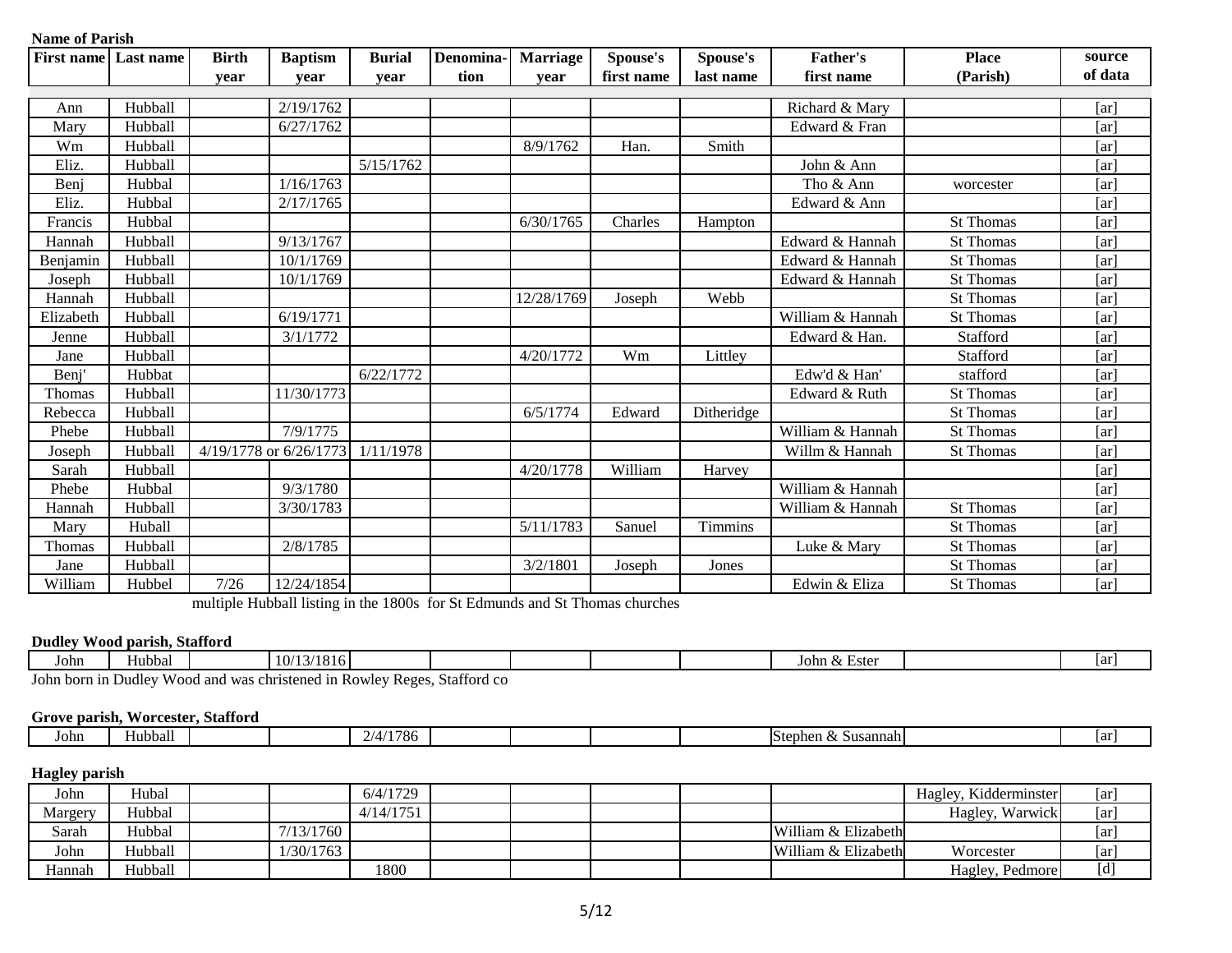| $\mathbf{r}$<br>First name | Last name | <b>Birth</b> | Baptism | -<br>Burial | l Denomina | Marrıage | Spouse's           | Spouse's  | .'ather'     | <b>Place</b> | source  |
|----------------------------|-----------|--------------|---------|-------------|------------|----------|--------------------|-----------|--------------|--------------|---------|
|                            |           | vear         | vear    | vear        | tion       | vear     | -as<br>name<br>tır | last name | name<br>tırs | Parish       | of data |

| Halesowen parish |         | 1559-1881                        |           |            | Location: S of Dudley |         |             |              |      |
|------------------|---------|----------------------------------|-----------|------------|-----------------------|---------|-------------|--------------|------|
| John             | Hubball |                                  |           | 12/11/1763 |                       |         |             |              | [ar] |
| John             | Hubball |                                  | 6/17/1792 |            |                       |         |             | John & Ann   | [ar] |
| William          | Hubball |                                  | 4/13/1794 |            |                       |         |             | John & Ann   | [ar] |
| John             | Hubball |                                  |           |            | 10/29/1810            | Sarah   | Darby       |              | [ar] |
| Mary             | Hubball |                                  |           |            | 10/13/1811            | William | Rudge       |              | [ar] |
| Elizabeth        | Hubball |                                  | 7/11/1819 |            |                       |         |             | mother: Jane | [ar] |
| Elizabeth        | Hubble  |                                  |           |            | 2/18/1821             | Joseph  | Wheelwright |              | [ar] |
| Elizabeth        | Hubble  |                                  |           |            | 7/27/1846             | George  | James       |              | [ar] |
| Amelia           | Hubble  | 1845                             |           |            | 4/16/1865             | George  | Cookson     |              | [ar] |
|                  |         | additional listing for the 1900s |           |            |                       |         |             |              |      |

additional listing for the 1800s

#### **Hartlebury parish, Worcester**

| Nancy    | Hubball | 2/18/1795  |  |           |        |        | John & Elizabeth |           | $\lceil ar \rceil$ |
|----------|---------|------------|--|-----------|--------|--------|------------------|-----------|--------------------|
| Jonathan | Hubball | 1/1/1797   |  |           |        |        | John & Elizabeth |           | [ar]               |
| William  | Hubball | 6/30/1799  |  |           |        |        | John & Elizabeth |           | [ar]               |
| Thomas   | Hubball | 12/25/1806 |  |           |        |        | John & Elizabeth |           | $\lceil ar \rceil$ |
| Henry    | Hubbal  | 2/4/1810   |  |           |        |        | John & Elizabeth |           | [ar]               |
| Eliz.    | Hubbal  | 3/29/1812  |  |           |        |        | John & Elizabeth |           | [ar]               |
| Jane     | Hubbal  | 6/8/1814   |  |           |        |        | John & Elizabeth |           | [ar]               |
| Ann      | Hubball |            |  | 2/20/1814 | Samuel | Morris |                  | Worcester | [ar]               |

| <b>Holt</b> parish |         | 538-1812 |           | Location: on the Severn River N of Worcester |  |  |  |                     |  |    |
|--------------------|---------|----------|-----------|----------------------------------------------|--|--|--|---------------------|--|----|
| Richard            | Hobdall |          | 4/30/1620 |                                              |  |  |  | Henrie              |  | ar |
| Elizabeth          | Hobdall |          | 5/10/1663 |                                              |  |  |  | mother: Margerie    |  | ar |
| Henry              | Hobdale |          | 8/31/1673 |                                              |  |  |  | Richard & Elizabeth |  | ar |

a few Hobdall's found in Kidderminster also

| $ -$                                |        |  |  |  |  | : Redditch                                  |              |     |  |  |     |
|-------------------------------------|--------|--|--|--|--|---------------------------------------------|--------------|-----|--|--|-----|
| Inkberrow parish                    |        |  |  |  |  | Location: S of                              |              |     |  |  |     |
| $\overline{\phantom{a}}$<br>Barbara | Hubble |  |  |  |  | 1860<br>$\Delta$<br>$\cdot$ $\cdot$ $\cdot$ | <b>Thoma</b> | нап |  |  | 1ar |

|           |                 | Kidderminster, Worcester, Stafford    |           | 1539-1820 |            |          |            |                   |           |                    |
|-----------|-----------------|---------------------------------------|-----------|-----------|------------|----------|------------|-------------------|-----------|--------------------|
| Anne      | Hobdall         |                                       | 5/15/1614 |           |            |          |            | Richard           | St Mary's | [ar]               |
| Margaret  | Hobdeall        |                                       | 3/5/1619  |           |            |          |            | Richard           | St Mary's | [ar]               |
| Jonathan  | <b>Hubbolls</b> | (in another listing spelled Hubbotts) |           |           | 2/25/1734  | Mary     | Fausbrooke |                   |           | $\lceil ar \rceil$ |
| Mary      | Hubball         |                                       |           |           | 10/31/1747 | Richard  | Potter     |                   |           | [ar]               |
| Thomas    | Huball          |                                       |           |           | 9/17/1761  | Margaret | Martin     |                   |           | $\lceil ar \rceil$ |
| Elizabeth | Hubball         |                                       | 5/13/1763 | 5/19/1764 |            |          |            | Thomas & Margaret |           | $\lceil ar \rceil$ |
| Mary      | Hubbole         |                                       | 2/9/1767  |           |            |          |            | Thomas & Ann      |           | [ar]               |
| Hannah    | Hubbole         |                                       | 2/17/1771 |           |            |          |            | Thomas & Ann      |           | [ar]               |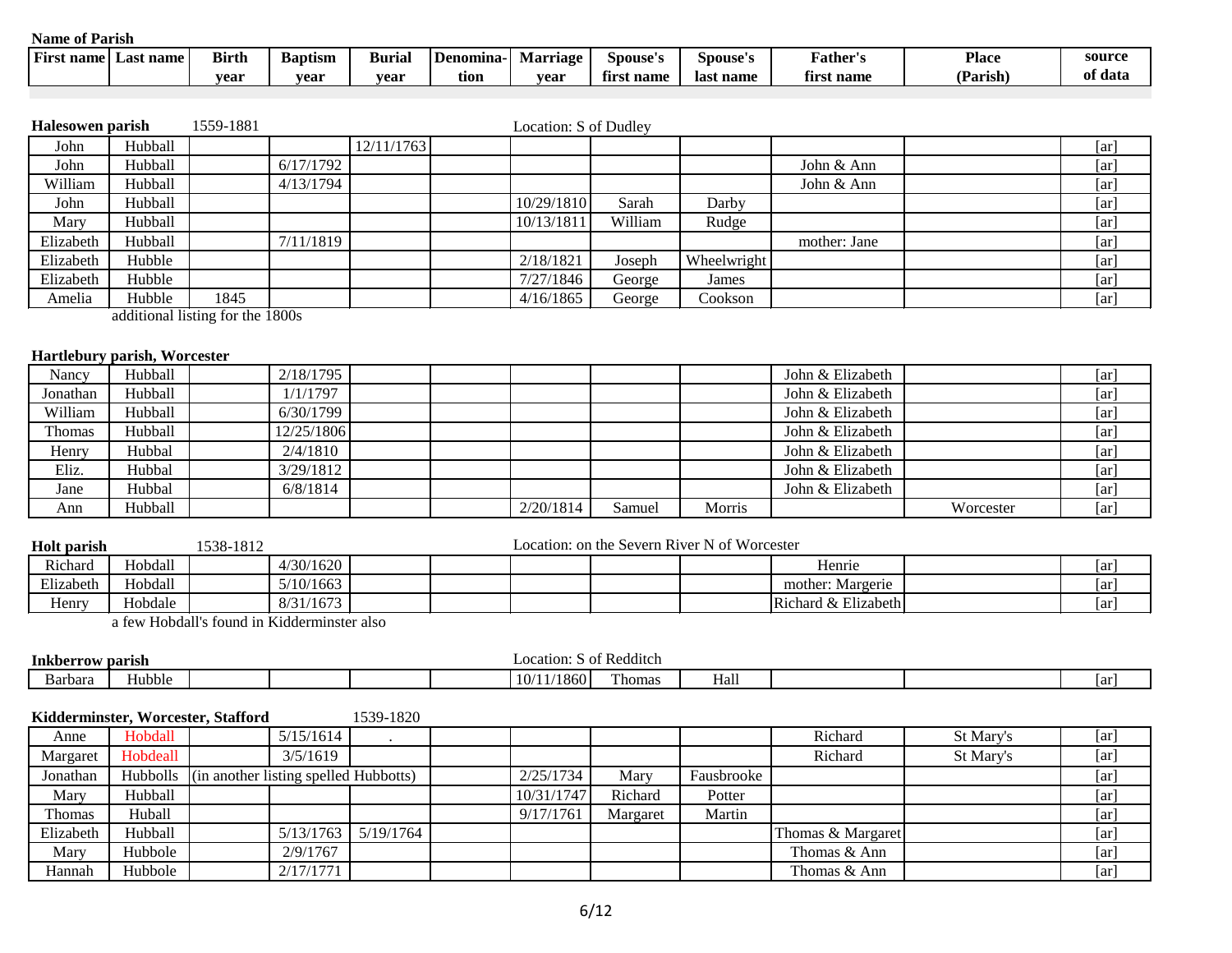| <b>Name of Parish</b>       |                   |              |                                                         |               |            |                 |            |           |                    |              |         |
|-----------------------------|-------------------|--------------|---------------------------------------------------------|---------------|------------|-----------------|------------|-----------|--------------------|--------------|---------|
| <b>First name</b> Last name |                   | <b>Birth</b> | <b>Baptism</b>                                          | <b>Burial</b> | Denomina-  | <b>Marriage</b> | Spouse's   | Spouse's  | <b>Father's</b>    | <b>Place</b> | source  |
|                             |                   | vear         | year                                                    | vear          | tion       | vear            | first name | last name | first name         | (Parish)     | of data |
|                             |                   |              |                                                         |               |            |                 |            |           |                    |              |         |
| Joseph                      | Hubbole           |              | 4/15/1777                                               |               |            |                 |            |           | Thomas & Ann       |              | [ar]    |
| Ann                         | Hubbing           |              | 7/31/1778                                               |               |            |                 |            |           | Edward & Margaret  |              | [ar]    |
| Sarah                       | Hubbole           |              |                                                         | 11/26/1780    |            |                 |            |           | Thomas             |              | [ar]    |
| Mary                        | Hubbole           |              |                                                         |               |            | 7/17/1786       | Richard    | Lewis     |                    |              | [ar]    |
| Ann                         | Hubbole           |              |                                                         |               |            | 9/3/1787        | William    | Horton    |                    |              | [ar]    |
|                             |                   |              | (in another listing Ann's last name is spelled Hubbale) |               |            |                 |            |           |                    |              |         |
| Elizabeth                   | Hubbole (Hubbale) |              | 1/1/1795                                                | 1/28/1795     |            |                 |            |           | Thomas & Ann       |              | [ar]    |
| Hannah                      | Hubbale           |              |                                                         |               |            | 5/9/1796        | Joseph     | Hill      |                    |              | [ar]    |
| Ann                         | Hubball           |              |                                                         |               |            | 7/2/1810        | William    | Hiudleton |                    |              | [ar]    |
| Ann                         | Hubball           |              | 7/22/1814                                               |               |            |                 |            |           | William & Amelia   |              | [ar]    |
| Maria                       | Hubball           |              | 1/12/1816                                               |               |            |                 |            |           | John & Ann         |              | [ar]    |
| Edward                      | Hubble            |              | 5/9/1816                                                |               |            |                 |            |           | William & Pamelia  |              | [ar]    |
| Thomas                      | Hubball           |              | 4/25/1823                                               |               |            |                 |            |           | William & Permelia | St Mary's    | [ar]    |
| John                        | Hubball           |              | 4/25/1823                                               |               |            |                 |            |           | John & Ann         | St Mary's    | [ar]    |
| George                      | Hubball           |              | 10/1/1824                                               |               |            |                 |            |           | John & Ann         | St Mary's    | [ar]    |
| Joseph                      | Hubball           |              | 1/11/1826                                               |               |            |                 |            |           | William & Pamelia  | St Mary's    | [ar]    |
| William                     | Hubball           |              | 4/2/1835                                                |               |            |                 |            |           | mother: Maria      | St Mary's    | [ar]    |
| Eliza                       | Hubbal            |              | 6/13/1838                                               |               |            |                 |            |           | mother: Maria      | St Mary's    | [ar]    |
| George W                    | Hubbal            |              | 4/10/1842                                               |               | W=William  |                 |            |           | William & Harriet  | St Mary's    | [ar]    |
| John                        | Hubbal            |              | 10/27/1844                                              |               |            |                 |            |           | Edward & Sarah     | St Mary's    | [ar]    |
| Eliza                       | Hubble            |              | 4/19/1848                                               |               |            |                 |            |           | Edward & Sarah     | St Mary's    | [ar]    |
| John                        | Hubbold           |              | 1/18/1849                                               |               |            |                 |            |           | Joseph & Caroline  | St Mary's    | [ar]    |
| Ann                         | Hubble            |              | 8/3/1851                                                |               |            |                 |            |           | Joseph & Caroline  | St Mary's    | [ar]    |
| Sarah Ann                   | Hubble            |              | 11/27/1853                                              |               |            |                 |            |           | Edward & Sarah     | St Mary's    | [ar]    |
| Hurbert H                   | Hubble            |              | 12/17/1895                                              |               | $H=$ Henry |                 |            |           | William & Mary     | St Mary's    | [ar]    |

multiple listings in the 1800s

#### **Netherton parish**

| $\sim$<br>Elizabeth | Hubball | $\overline{O}$<br>$\cdot$ 10<br>$\sim$ $\sim$ $\sim$<br>. . | $\mathbf{v}$<br>0E<br>$M$ orce<br>$\rightarrow$<br>≘t∆r<br>ra:<br><br>$\sim$<br>$\overline{\phantom{a}}$<br>., |  | $-$<br>H1T<br>$\sim$<br>A)<br>LOC LIIZ<br> | Tar i |
|---------------------|---------|-------------------------------------------------------------|----------------------------------------------------------------------------------------------------------------|--|--------------------------------------------|-------|
|                     |         |                                                             |                                                                                                                |  |                                            |       |

| <b>Old Swinford parish</b> |         |           |            | 1602-1812 |               | Location: SW of Dudley |               |                  |              |      |
|----------------------------|---------|-----------|------------|-----------|---------------|------------------------|---------------|------------------|--------------|------|
| Margrett                   | Hubball | $\Lambda$ | 11/25/1693 |           |               |                        |               | Richard          | old swinford | [ar] |
| Anne                       | Hubball | $\Lambda$ |            |           | 8/1/1723      | William                | Povke         |                  | old swinford | [ar] |
| Elizabeth                  | Huball  | $\Lambda$ |            |           | $1/23/1793-4$ | <b>Thomas</b>          | Edwards       |                  | old swinford | [ar] |
| Richard                    | Huball  | X         |            |           | 7/11/1799     | Martha                 | <b>Vicars</b> |                  | old swinford | [ar] |
| John                       | Hubball |           |            |           | 5/15/1815     | Ann                    | Grove         |                  |              | [ar] |
| Susanna                    | Hubbal  | A.        |            |           | 9/23/1821     | James                  | Heywood       |                  | old swinford | [ar] |
| Susanna                    | Hubbell |           |            |           | 9/29/1822     | <b>Thomas</b>          | Taylor        |                  | old swinford | [ar] |
| Joseph                     | Hubball |           | 10/10/1824 |           |               |                        |               | John & Elizabeth |              | [ar] |
| Elizabeth                  | Hubbard |           | 10/5/1828  |           |               |                        |               | John & Elizabeth |              | [ar] |
| Charles                    | Hubbatt | $\Lambda$ |            | 6/28/1831 |               |                        |               |                  |              | [ar] |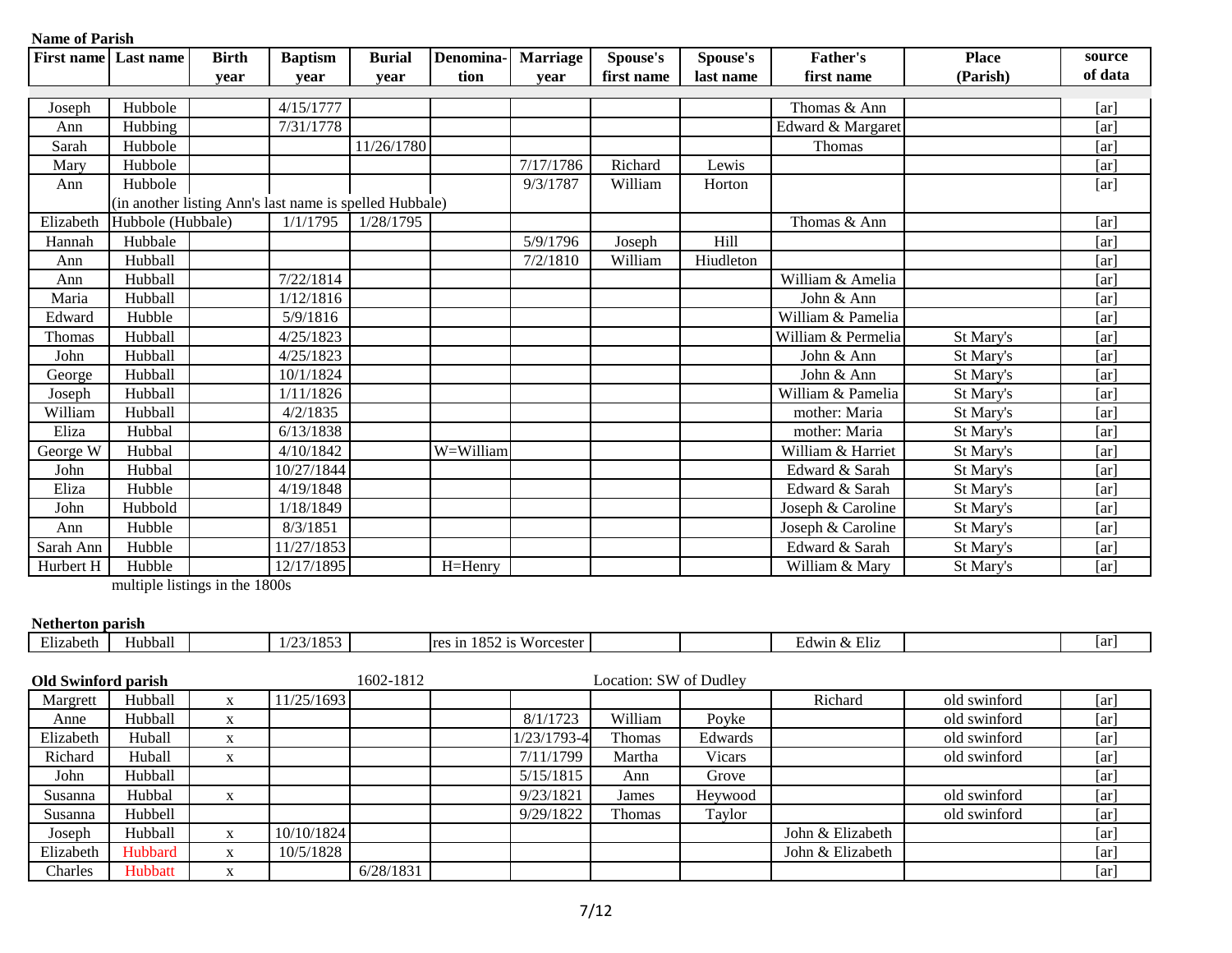| <b>Name of Parish</b>     |           |              |                         |               |           |                 |            |                                          |                  |                 |           |
|---------------------------|-----------|--------------|-------------------------|---------------|-----------|-----------------|------------|------------------------------------------|------------------|-----------------|-----------|
| <b>First name</b>         | Last name | <b>Birth</b> | <b>Baptism</b>          | <b>Burial</b> | Denomina- | <b>Marriage</b> | Spouse's   | Spouse's                                 | <b>Father's</b>  | <b>Place</b>    | source    |
|                           |           | year         | year                    | year          | tion      | year            | first name | last name                                | first name       | (Parish)        | of data   |
|                           |           |              |                         |               |           |                 |            |                                          |                  |                 |           |
| Hannah                    | Hubbould  | X            |                         |               |           | 12/25/1832      | Thomas     | <b>Barker</b>                            |                  |                 | [ar]      |
| Sarah E                   | Hubball   |              | E=Elizabeth             |               |           | 2/15/1857       | Joseph     | Clarke                                   |                  |                 | [ar]      |
| Heber                     | Hubbold   |              |                         |               |           | 6/7/1857        | Sarah      | Fieldhouse                               |                  |                 | [ar]      |
| Elizabeth                 | Hubball   |              |                         |               |           | 9/23/1860       | John       | Elcock                                   |                  |                 | [ar]      |
| Mary E                    | Hubball   |              | E=Elizabeth             |               |           | 2/9/1868        | George     | Harris                                   |                  |                 | [ar]      |
| Alfred                    | Hubball   |              |                         |               |           | 12/25/1871      | Susanna    | Hatfield                                 |                  |                 | [ar]      |
|                           |           |              |                         |               |           |                 |            | Location: on Severn River N of Worcester |                  |                 |           |
| <b>Ombersley parish</b>   |           |              | 1574-1880               |               |           |                 |            |                                          |                  |                 |           |
| Willus                    | Hubbald   |              |                         |               |           | 7/11/1581       | Margeria   | Saunders                                 |                  |                 | [ar]      |
|                           |           | St Peter     |                         |               |           |                 |            |                                          |                  |                 |           |
| Pedmore parish<br>William | Hobbald   |              |                         |               |           | 12/2/1682       | Anne       | Stone                                    |                  |                 | [ar], [d] |
|                           | Hubball   |              |                         |               |           | 1/27/1800       | William    |                                          |                  |                 |           |
| Mary                      | Hubball   |              | 6/1/1800                |               |           |                 |            | Shinger                                  | Jas. & Hannah    |                 | [ar], [d] |
| Jas.                      |           |              |                         |               |           |                 |            |                                          |                  |                 | [ar], [d] |
| William                   | Hubbald   |              | 8/24/1800               |               |           |                 |            |                                          | Richard & Martha |                 | [ar], [d] |
| Hannah                    | Hubball   |              |                         | 1800          |           |                 |            |                                          |                  | Hagley, Pedmore | [d]       |
| Ribbesford parish         |           |              |                         |               |           |                 |            |                                          |                  |                 |           |
| Elizabethe                | Hobatt    |              | 12/3/1598               |               |           |                 |            |                                          | Richard          |                 | [ar]      |
| Sara                      | Hubbould  |              | 2/24/1601               |               |           |                 |            |                                          | Richard          |                 | [ar]      |
| William                   | Hubbould  |              | 8/3/1606                |               |           |                 |            |                                          | Richard          |                 | [ar]      |
| Richard                   | Hubboule  |              | 9/13/1607               |               |           |                 |            |                                          | Richard          |                 | [ar]      |
| Hester                    | Hobdall   |              | 4/13/1617               |               |           |                 |            |                                          | Thomas           |                 | [ar]      |
| Sara                      | Hubball   |              | 10/7/1624               |               |           |                 |            |                                          | Richard & Sara   |                 | [ar]      |
| Richard                   | Hubbal    |              | 1/22/1625               |               |           |                 |            |                                          | Peter & Joane    |                 | [ar]      |
| Mary                      | Hubball   |              | 1/14/1626               |               |           |                 |            |                                          | Richard & Sara   |                 | [ar]      |
| Alice                     | Hubball   |              | 9/14/1628               |               |           |                 |            |                                          | Peter & Ellinor  |                 | [ar]      |
| Jonathon                  | Hubball   |              | 5/29/1631               |               |           |                 |            |                                          | Richard & Sarah  |                 | [ar]      |
|                           | Hobdalle  |              | 3/16/1633               |               |           |                 |            |                                          | William & Joyce  |                 |           |
| Joyce                     |           |              | $\overline{10}/13/1633$ |               |           |                 |            |                                          |                  |                 | [ar]      |
| Samuell                   | Hubbald   |              | 9/25/1636               |               |           |                 |            |                                          | Richard & Sarah  |                 | [ar]      |
| Anne                      | Hobdalle  |              |                         |               |           |                 |            |                                          | William & Joyce  |                 | [ar]      |
| Joseph                    | Hubbald   |              | 4/29/1638               |               |           |                 |            |                                          | Richard & Alice  |                 | [ar]      |
| William                   | Hobdall   |              | 7/14/1639               |               |           |                 |            |                                          | William & Joyce  |                 | [ar]      |
| Margarett                 | Huball    |              | 6/12/1653               |               |           |                 |            |                                          | Thomas & Magery  |                 | [ar]      |
| Thomas                    | Hobdall   |              | 9/15/1644               |               |           |                 |            |                                          | William & Joyce  |                 | [ar]      |
| Thomas                    | Hubbald   |              | 9/29/1644               |               |           |                 |            |                                          | Thomas & Margery |                 | [ar]      |
| Mary                      | Hubbold   |              | 4/11/1647               |               |           |                 |            |                                          | Thomas & Magery  |                 | [ar]      |
| Katharine                 | Hubboll   |              | 6/29/1650               |               |           |                 |            |                                          | Thomas & Magery  |                 | [ar]      |
| Sammuell                  | Huball    |              |                         |               |           | 2/11/1663       | Sara       | Pordoe                                   |                  |                 | [ar]      |
| Richard                   | Huball    |              |                         |               |           | 4/24/1665       | Marie      | Grainger                                 |                  |                 | [ar]      |
| Marie                     | Huball    |              |                         |               |           | 2/1/1668        | George     | Rogers                                   |                  |                 | [ar]      |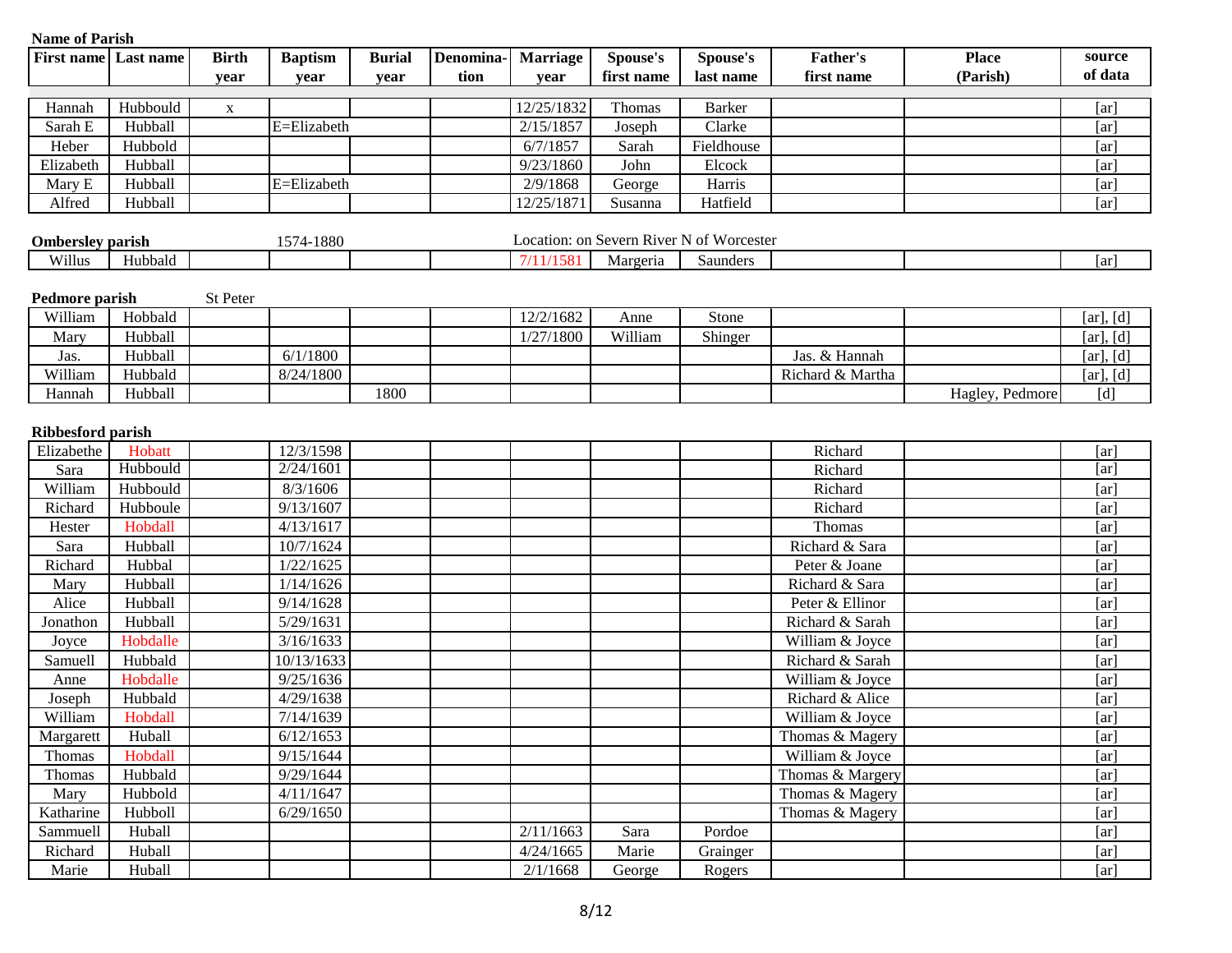| <b>Name of Parish</b> |           |              |                    |               |                                                                                   |                 |            |             |                       |              |                    |
|-----------------------|-----------|--------------|--------------------|---------------|-----------------------------------------------------------------------------------|-----------------|------------|-------------|-----------------------|--------------|--------------------|
| <b>First name</b>     | Last name | <b>Birth</b> | <b>Baptism</b>     | <b>Burial</b> | Denomina-                                                                         | <b>Marriage</b> | Spouse's   | Spouse's    | Father's              | <b>Place</b> | source             |
|                       |           | vear         | vear               | vear          | tion                                                                              | vear            | first name | last name   | first name            | (Parish)     | of data            |
|                       |           |              |                    |               |                                                                                   |                 |            |             |                       |              |                    |
| Johnathan             | Huball    |              |                    |               |                                                                                   | 7/9/1668        | Joyce      | Smith       |                       |              | [ar]               |
| John                  | Hubball   |              |                    |               |                                                                                   | 1699            | Hannah     | Smith       |                       |              | [ar]               |
| Samuel                | Hubfold   |              |                    |               |                                                                                   | 1/11/1765       | Anne       | Jones       |                       |              | [ar]               |
| Sammuell              | Huball    |              |                    |               |                                                                                   | 11/9/1672       | Elizebeth  | Haylie      |                       |              | [ar]               |
| William               | Huball    |              |                    |               |                                                                                   | 4/23/1676       | Margaret   | <b>Nott</b> |                       |              | [ar]               |
| Sarah                 | Hubbold   |              |                    |               |                                                                                   | 10/23/1686      | Henery     | Ford        |                       |              | [ar]               |
| Elizabeth             | Hubball   | 10/22/1690   | 11/2/1690          |               |                                                                                   |                 |            |             | Billingsly & Jone     |              | [ar]               |
| <b>Billingsly</b>     | Hubball   | 5/27/1692    | 6/2/1692           |               |                                                                                   |                 |            |             | Billingsly & Jone     |              | [ar]               |
| Sarah                 | Hubball   | 2/2/1700     | $\sqrt{2}/16/1700$ |               |                                                                                   |                 |            |             | Johnathan & Elizabeth |              | [ar]               |
| John                  | Hubball   | 10/1/1700    | 10/13/1700         |               |                                                                                   |                 |            |             | John & Hannah         |              | [ar]               |
| Anna                  | Hubball   | 7/26/1702    | 8/12/1702          |               |                                                                                   |                 |            |             | John & Anna           |              | [ar]               |
| Anne                  | Hubball   | 1/13/1703    | 1/15/1703          |               |                                                                                   |                 |            |             | Jonathan & Anne       |              | [ar]               |
| Sanuell               | Hubball   | 8/27/1704    | 8/28/1704          |               |                                                                                   |                 |            |             | Samuell & Anna        |              | [ar]               |
| John                  | Hubball   |              |                    |               |                                                                                   | 8/1705          | Mary       | Former      |                       |              | [ar]               |
| Margarett             | Hubball   |              |                    |               |                                                                                   | 4/3/1706        | Humphry    | Evans       |                       |              | [ar]               |
| Mary                  | Hubball   | 4/3/1709     | 5/4/1709           |               |                                                                                   |                 |            |             | John & Mary           |              | [ar]               |
| Jonathan              | Hubbold   |              | 11/29/1734         |               |                                                                                   |                 |            |             | Jonathan & Mary       |              | [ar]               |
| John                  | Hubbald   |              | 11/23/1737         |               |                                                                                   |                 |            |             | Jonathan & Mary       |              | [ar]               |
| Sarah                 | Hubbald   |              | 2/19/1739          |               |                                                                                   |                 |            |             | Jonathan & Mary       |              | [ar]               |
| Jonathan              | Hubbald   |              | 8/1/1742           |               |                                                                                   |                 |            |             | Mary                  |              | [ar]               |
| Samuel                | Hubbold   |              |                    |               |                                                                                   | 5/17/1747       | Mary       | Gillins     |                       |              | [ar]               |
| Jonathan              | Hubbold   |              |                    |               |                                                                                   | 12/4/1769       | Ann        | Nichols     |                       |              | $\lceil ar \rceil$ |
|                       |           |              |                    |               | repeated the following (copied from above) with father and mother's name the same |                 |            |             |                       |              |                    |
| Joyce                 | Hobdalle  |              | 3/16/1633          |               |                                                                                   |                 |            |             | William & Joyce       |              | [ar]               |
| Anne                  | Hobdalle  |              | 9/25/1636          |               |                                                                                   |                 |            |             | William & Joyce       |              | [ar]               |
| William               | Hobdall   |              | 7/14/1639          |               |                                                                                   |                 |            |             | William & Joyce       |              | [ar]               |
| Thomas                | Hobdall   |              | 9/15/1644          |               |                                                                                   |                 |            |             | William & Joyce       |              | [ar]               |

a few Hobdays also

| Rock parish   |         |            |      |           |           |         |      |
|---------------|---------|------------|------|-----------|-----------|---------|------|
| Jone          | Hubbold |            | 1554 | Roger     | Smith     |         | [ar] |
| Ais           | Hubbold | 2/22/1555  |      |           |           | John    | [ar] |
| Anne          | Hubbold |            | 1560 | Richard   | Monouse   |         | [ar] |
| Harry         | Hubbold |            | 1561 | Jone      | Palmer    |         | [ar] |
| Katherine     | Hubbold |            | 1588 | Leonard   | Monox     |         | [ar] |
| Richard       | Hubbold |            | 1589 | Elizabeth | Cowbricke |         | [ar] |
| Margaret      | Hubbold |            | 1589 | Philip    | Andros    |         | [ar] |
| <b>Thomas</b> | Hubbold |            | 1591 | Anne      | Derick    |         | [ar] |
| William       | Hubbold |            | 1600 | Ann       | Cowper    |         | [ar] |
| Ric           | Hubbold | 6/11/1598  |      |           |           | Richard | [ar] |
| Elizabeth     | Hobbold | 11/12/1598 |      |           |           | Tho     | [ar] |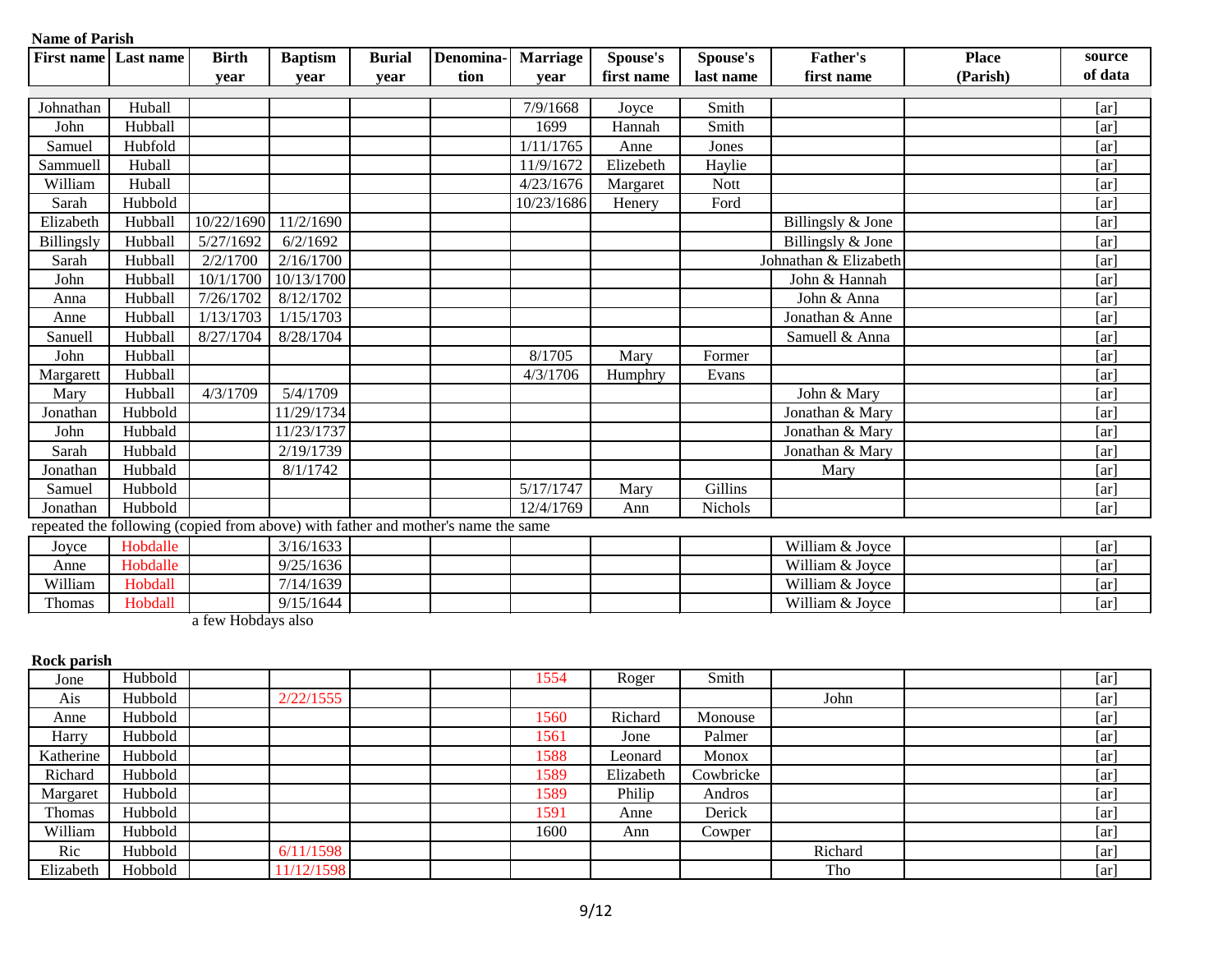| <b>First name</b>               | Last name                        | <b>Birth</b> | <b>Baptism</b>         | <b>Burial</b> | Denomina- | <b>Marriage</b> | Spouse's   | Spouse's      | <b>Father's</b>     | <b>Place</b> | source  |
|---------------------------------|----------------------------------|--------------|------------------------|---------------|-----------|-----------------|------------|---------------|---------------------|--------------|---------|
|                                 |                                  | year         | year                   | year          | tion      | year            | first name | last name     | first name          | (Parish)     | of data |
| Joyce                           | Hubbold                          |              | 12/11/1603             |               |           |                 |            |               | Ric                 |              | [ar]    |
| Leawes                          | Hubbolde                         |              | 9/22/1605              |               |           |                 |            |               | Ric                 |              | [ar]    |
| Edward                          | Hubball                          |              | 11/19/1609             | 3/20/1612     |           |                 |            |               | Richard             |              | [ar]    |
| Sanuell                         | Hubball                          |              | 12/22/161              |               |           |                 |            |               | Richard             |              | [ar]    |
| John                            | Hubball                          |              |                        |               |           | 1624            | Elizabeth  | Windwood      |                     |              | [ar]    |
| Katherine                       | Hubball                          |              |                        |               |           | 1637            | Richard    | Andrews       |                     |              | [ar]    |
| Samuel                          | Hubbald                          |              | 9/30/1638              |               |           |                 |            |               | William & Joan      |              | [ar]    |
| Mary                            | Hubball                          |              | 8/26/1672              |               |           |                 |            |               | Richard & Mary      |              | [ar]    |
| Elizabeth                       | Hubball                          |              | 4/1679                 |               |           |                 |            |               | Samuel & Elizabeth  |              | [ar]    |
| Hanah                           | Hubball                          |              | 8/15/1680              |               |           |                 |            |               | Samuel & Elizabeth  |              | [ar]    |
| Mary                            | Hubball                          |              |                        |               |           | 9/11/1692       | John       | Allerton      |                     |              | [ar]    |
| Jonathan                        | Hubball                          |              |                        |               |           | 6/9/1694        | Elizabeth  | Allerton      |                     |              | [ar]    |
| Mary                            | Hubbal                           |              | 3/1695                 |               |           |                 |            |               | Joathan & Eliz      |              | [ar]    |
| Jonathan                        | Hubball                          |              | 11/14/1697             |               |           |                 |            |               | Joathan & Eliz      |              | [ar]    |
| Richard                         | Hubball                          |              | 4/14/1701              |               |           |                 |            |               | Richard & Elizabeth |              | [ar]    |
| Mary                            | Hubball                          |              | 11/26/1703             |               |           |                 |            |               | Richard & Elizabeth |              | [ar]    |
| John                            | Hubball                          |              | 1/6/1706               |               |           |                 |            |               | Richard & Elizabeth |              | [ar]    |
| John                            | Hubball                          |              | 9/16/1712              |               |           |                 |            |               | Richard & Elizabeth |              | [ar]    |
| Sarah                           | Huball                           |              | 10/28/1732             |               |           |                 |            |               | Will & Sarah        |              | [ar]    |
| Mary                            | Hubbal                           |              | 9/1/1734               |               |           |                 |            |               | William & Sarah     |              | [ar]    |
| Martha                          | Hubbal                           |              | 3/11/1736              |               |           |                 |            |               | William & Sarah     |              | [ar]    |
| Elizabeth                       | Hubbal                           |              | 8/24/1740              |               |           |                 |            |               | William & Sarah     |              | [ar]    |
| William                         | Hubball                          |              |                        |               |           | 7/7/1761        | Ann        | Ashcraft      |                     |              | [ar]    |
| Mary                            | Hubball                          |              |                        |               |           | 9/21/1773       | Evan       | Noakes        |                     |              | [ar]    |
|                                 |                                  |              |                        |               |           |                 |            |               |                     |              |         |
| Salford parish<br>Thomas        | Huborn                           |              | 6/4/1761               |               |           |                 |            |               | Willkiam & Hertes   |              |         |
| Elizabeth                       | Huborn                           |              |                        |               |           | 4/15/1761       |            | Farr          |                     |              | [ar]    |
|                                 |                                  |              |                        |               |           |                 | John       |               |                     |              | [ar]    |
|                                 | <b>Shelsley Beauchamp parish</b> |              |                        |               |           |                 |            |               |                     |              |         |
| John                            | Hubbald                          |              | 2/24/1762              |               |           |                 |            |               | mother: Martha      |              | [ar]    |
|                                 |                                  |              |                        |               |           |                 |            |               |                     |              |         |
| <b>Shrawley parish</b><br>Betty | Hubbal                           |              |                        |               |           | 12/29/1758      | Robert     | <b>Baylis</b> |                     |              |         |
|                                 |                                  |              |                        |               |           |                 |            |               |                     |              | [ar]    |
| <b>Stanton parish</b>           |                                  | IO39514      |                        |               |           |                 |            |               |                     |              |         |
| Phebe                           | Hubbal                           |              | $3/\overline{10/1782}$ |               |           |                 |            |               | William & Hannah    |              | [ar]    |
| Sarah                           | Hubball                          |              |                        | 1/6/1782      |           |                 |            |               |                     |              | [ar]    |

| stephen<br>ບເບ | 11<br>Hubball |  |  | (10)<br>. .<br>$\overline{M}$<br>0/20/101 | Mary | Burton |  | Tar |
|----------------|---------------|--|--|-------------------------------------------|------|--------|--|-----|
|                |               |  |  |                                           |      |        |  |     |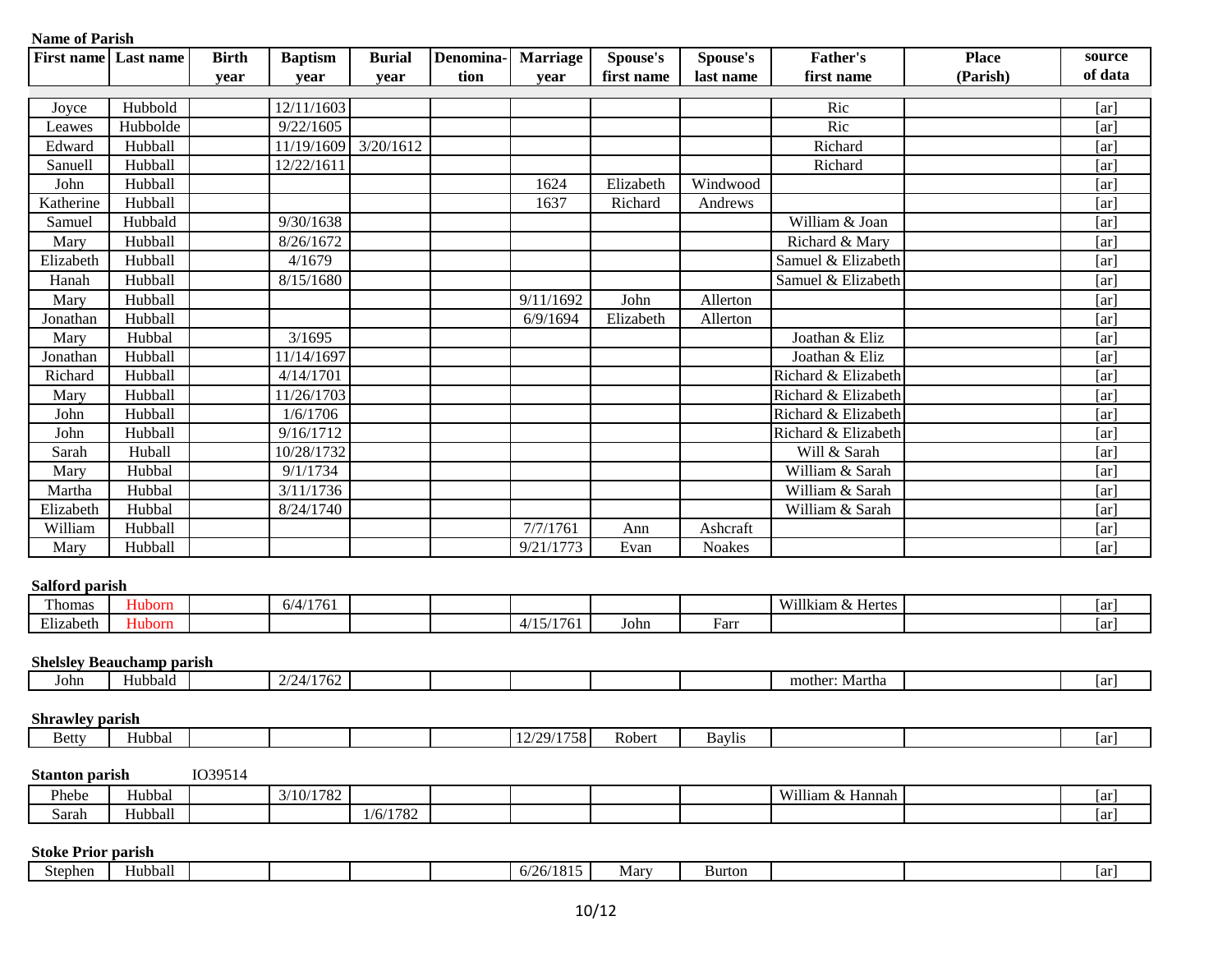| ⊷<br>name<br>Fırst | name<br>⊥ast ∶ | <b>Birth</b> | $\overline{\phantom{a}}$<br>Baptism | <b>Burial</b> | <b>Denomina</b> | rnage -<br>Mai | Spouse's    | Spouse's  | rather"      | <b>Place</b> | source       |
|--------------------|----------------|--------------|-------------------------------------|---------------|-----------------|----------------|-------------|-----------|--------------|--------------|--------------|
|                    |                | vear         | vear                                | vear          | tion            | vear           | name<br>tır | last name | name<br>tırs | Parish,      | : data<br>OГ |

# **Upton Warren parish**

| Jame: | fubble |  |  | . | Margaret | Dav <sub>1</sub> s |  | 1ar |
|-------|--------|--|--|---|----------|--------------------|--|-----|
|       |        |  |  |   |          |                    |  |     |

# **Wolverley parish** (in records spelled: Woolverly, Kidderminster or Woolverly, Worcester)

| Margaret  | Hubball |           |           | 11/28/1745 | Samuell | Pain     |                  | Stafford  | [ar]               |
|-----------|---------|-----------|-----------|------------|---------|----------|------------------|-----------|--------------------|
| John      | Hubball | 12/1/1751 |           |            |         |          | Edward & Sarah   | worcester | [ar]               |
| Elizabeth | Hubball | 7/9/1754  |           |            |         |          | Edward & Sarah   | worcester | [ar]               |
| Edward    | Hubball | 9/25/1756 |           |            |         |          | Edward & Sarah   | worcester | [ar]               |
| William   | Huball  | 4/17/1759 | 3/29/1762 |            |         |          | Edward & Sarah   | worcester | $\lceil ar \rceil$ |
| William   | Huball  | 3/29/1762 |           |            |         |          | Edward & Sarah   |           | [ar]               |
| Mary      | Huball  | 1/24/1762 |           |            |         |          | Edward & Sarah   |           | [ar]               |
| Ann       | Huball  | 4/10/1766 |           |            |         |          | Edward & Sarah   | worcester | [ar]               |
| John      | Hubball |           |           | 12/31/1775 | Sarah   | Perins   |                  | worcester | [ar]               |
| Edward    | Hubball | 6/23/1776 |           |            |         |          | John & Sarah     | worcester | [ar]               |
| Elizabeth | Hubball |           |           | 7/31/1787  | John    | Reynolds |                  | worcester | [ar]               |
| Anne      | Hubbald | 10/2/1785 |           |            |         |          | John & Sarah     | worcester | [ar]               |
| Ann       | Hubbald | 5/17/1789 |           |            |         |          | mother: Mary     |           | [ar]               |
| Mary      | Hubball | 5/18/1811 |           |            |         |          | John & Elizabeth | worcester | $\lceil ar \rceil$ |
| George    | Hubball | 3/20/1814 |           |            |         |          | John & Eliza     |           | [ar]               |
| Henry     | Hubball | 2/18/1816 |           |            |         |          | Jno & Elizth     | worcester | [ar]               |
| Sarah     | Hubbal  | 1/24/1819 |           |            |         |          | John & Elizabeth | worcester | [ar]               |
| Thomas    | Hubbal  | 2/15/1822 |           |            |         |          | John & Elizabeth | worcester | [ar]               |
| John      | Hubball |           |           | 12/30/1832 | Mary    | Charles  |                  | worcester | [ar]               |
| George    | Hubball |           |           | 7/18/1836  | Sophia  | Westwood |                  | worcester | [ar]               |

#### **Worcester, St Peter parish**

| Richard   | Hubbold | 6/21/1775 |           |  |  | Christopher & Mary | <b>St Peter</b> | [ar] |
|-----------|---------|-----------|-----------|--|--|--------------------|-----------------|------|
| Sarah     | Hubball | 2/5/1777  |           |  |  | Christopher & Mary | St Peter        | [ar] |
| Mary      | Hubbard | 5/16/1780 |           |  |  | Christopher & Mary | St Peter        | [ar] |
| John      | Hubbol  |           | 6/15/1783 |  |  | Christopher & Mary | <b>St Peter</b> | [ar] |
| Thomas    | Hubbold |           | 4/19/1786 |  |  | Christopher & Mary |                 | [ar] |
| Elizabeth | Hubball | 4/19/1795 |           |  |  | William & Mary     |                 | [ar] |

# **Worcester, Worcester, England**

| Mary      | <b>TT 11 11</b><br>Hubbold |           |  | 1/22/1803       | T <sub>1</sub><br>l homas | Doogood       |                 | <b>St Martin</b> | ar  |
|-----------|----------------------------|-----------|--|-----------------|---------------------------|---------------|-----------------|------------------|-----|
| Sylvannes | Hubball                    | 11/1/1815 |  |                 |                           |               | mother: Eliz'th |                  | 1ar |
| Stephen   | Hubball                    |           |  | 5/25/1815<br>h/ | Mary                      | <b>Burton</b> |                 |                  | 1ar |

#### **Worcester, St Clement**

| Margret | <b>Iubbell</b> |  |  | . .<br>10.7<br>$\neg$<br>-<br>$\cdot$ JJ | William | v v<br>Watkins |  | Tar |
|---------|----------------|--|--|------------------------------------------|---------|----------------|--|-----|